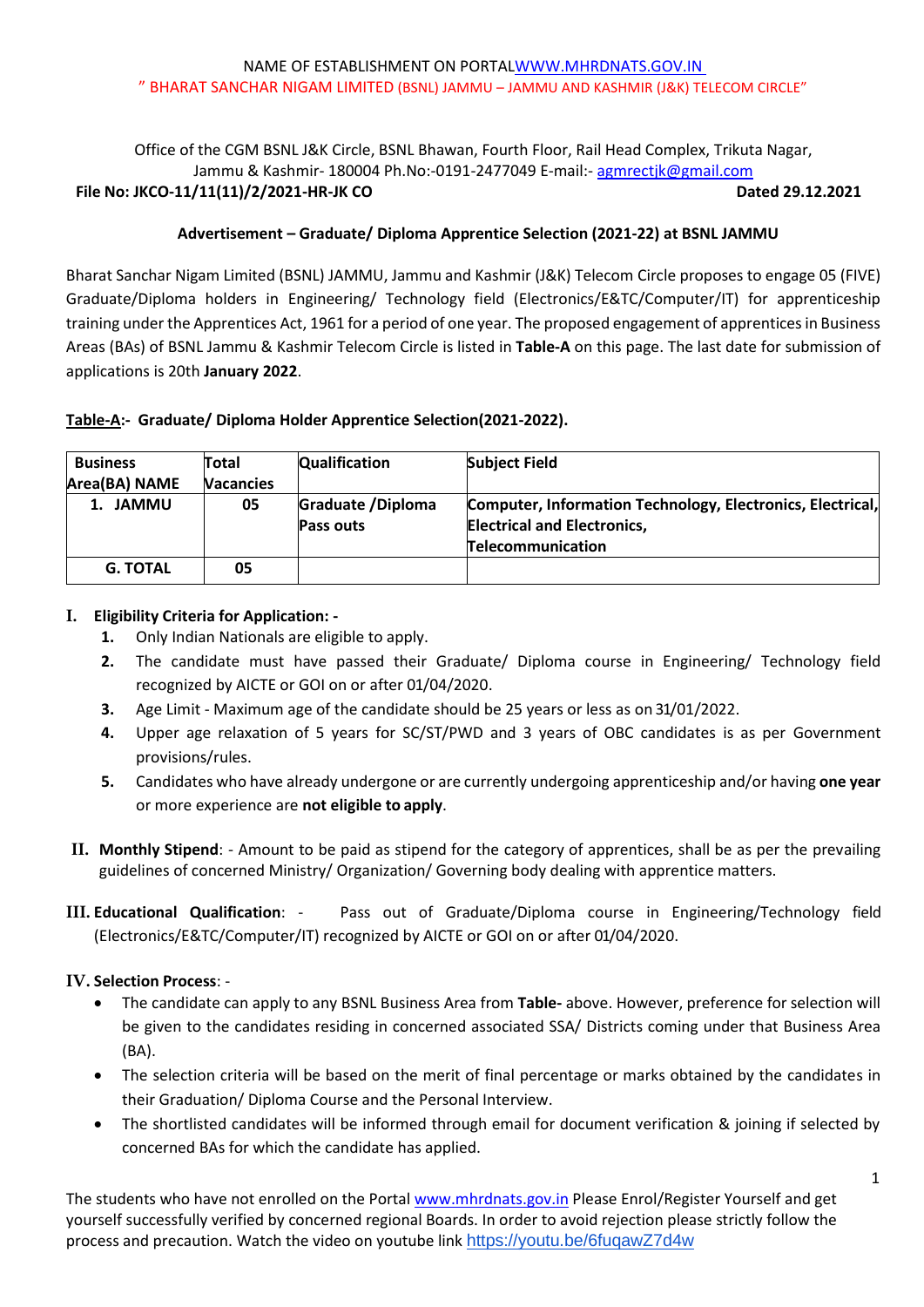# **V. Application Fee**: - **Not Applicable.**

# **VI. How to Apply: -**

Eligible and interested candidates can apply through BOAT's Govt. Portal **(www.mhrdnats.gov.in)** to the BSNL Business Areas as Listed in Table-A above on or before 20.01.2022 only. For any queries candidates may contact through email to AGM (Rectt.) J&K Circle on Email-id **[agmrectjk@gmail.com](mailto:agmrectjk@gmail.com)** or the administrative units of the BAs concerned on following e-mail ids:

# **1. [agmadmjammu@gmail.com](mailto:agmadmjammu@gmail.com)**

# **VII. General Instructions:-**

- 1. Candidates, who fulfill all the above criteria, can only apply.
- 2. The duration of Apprenticeship training is of **ONE year.**
- 3. Stipend will be paid as per Apprentices Act, 1961.
- 4. Candidates can apply through Govt. Portal (**www.mhrdnats.gov.in**) from **30.12.2021 to 20.01.2022** to any Business Area of their choice mentioned in **Table-A** above and can join the same if selected.
- 5. Reservation for SC/ST/PWD/OBC/EWS, etc., candidates will be as per the Govt. rules.
- 6. The candidates should not have completed/undergoing/terminated their apprenticeship mid-way or pursuing their apprenticeship with other organizations and/or having one year or more experience, such candidates are not eligible.
- 7. The shortlisted candidates will be informed for document verification/selection/joining details on the registered email id of the candidates by concerned Business Areas.
- 8. The number of vacancies to be engaged is indicative and may undergo changes by selection committee without any further notification.
- 9. Interested candidates are requested to register on BOAT's web portal **[www.](http://www/) mhrdnats.gov.in.** The application received after last date will not be considered. *Please note that undergoing Apprenticeship training at BSNL does not guarantee any employment opportunity in the Organization*.
- 10. During the period of Apprenticeship candidates will be governed by the Apprentices Act, 1961 and the policies/rules of the Organization.
- 11. Bharat Sanchar Nigam Limited, J&K Telecom Circle & its Business Area units have no obligation to give any kind of employment to Apprentices. Apprentices shall have no right to claim any kind of employment in Bharat Sanchar Nigam Limited on the basis of their apprenticeship in BSNL at any point of time. This training program shall not create any liability on Bharat Sanchar Nigam Limited for providing any job to the Apprentice. Bharat Sanchar Nigam Limited, management does not take any responsibility for any sort of employment/placement.
- 12. The decision of the Management will be final and binding on all the candidates on all matters relating to eligibility, acceptance or rejection of the applications, mode of selection, cancellation of the selection process either in part or full, etc. No correspondence will be entertained in this regard. Filling up of the seats is solely at the discretion of the management based on suitability of candidates and no claim will arise for engagement, if some of these seats are not filled due to unsuitability/insufficient number of candidates.
- 13. Bharat Sanchar Nigam Limited Management does not take any responsibility in case of non-selection/noissuance of call letter/offer letter to the candidate.
- 14. Incomplete/Erroneous online applications received after due date will be rejected. No further communication in thisregard will be entertained. Board of Apprenticeship training/BHARAT SANCHAR NIGAM LIMITED J&K Circle has not entrusted/authorized any individual organization to co-ordinate or liaison our work. Candidates beware of touts and our office is not responsible for such unwanted incident, if any.
- 15. Canvassing/Pressuring through any source will disqualify the candidature without prior intimation and BSNL will not responsible for such cases.
- 16. Selected Apprentices will be liable to serve anywhere in Concerned Business Area as per the requirement of the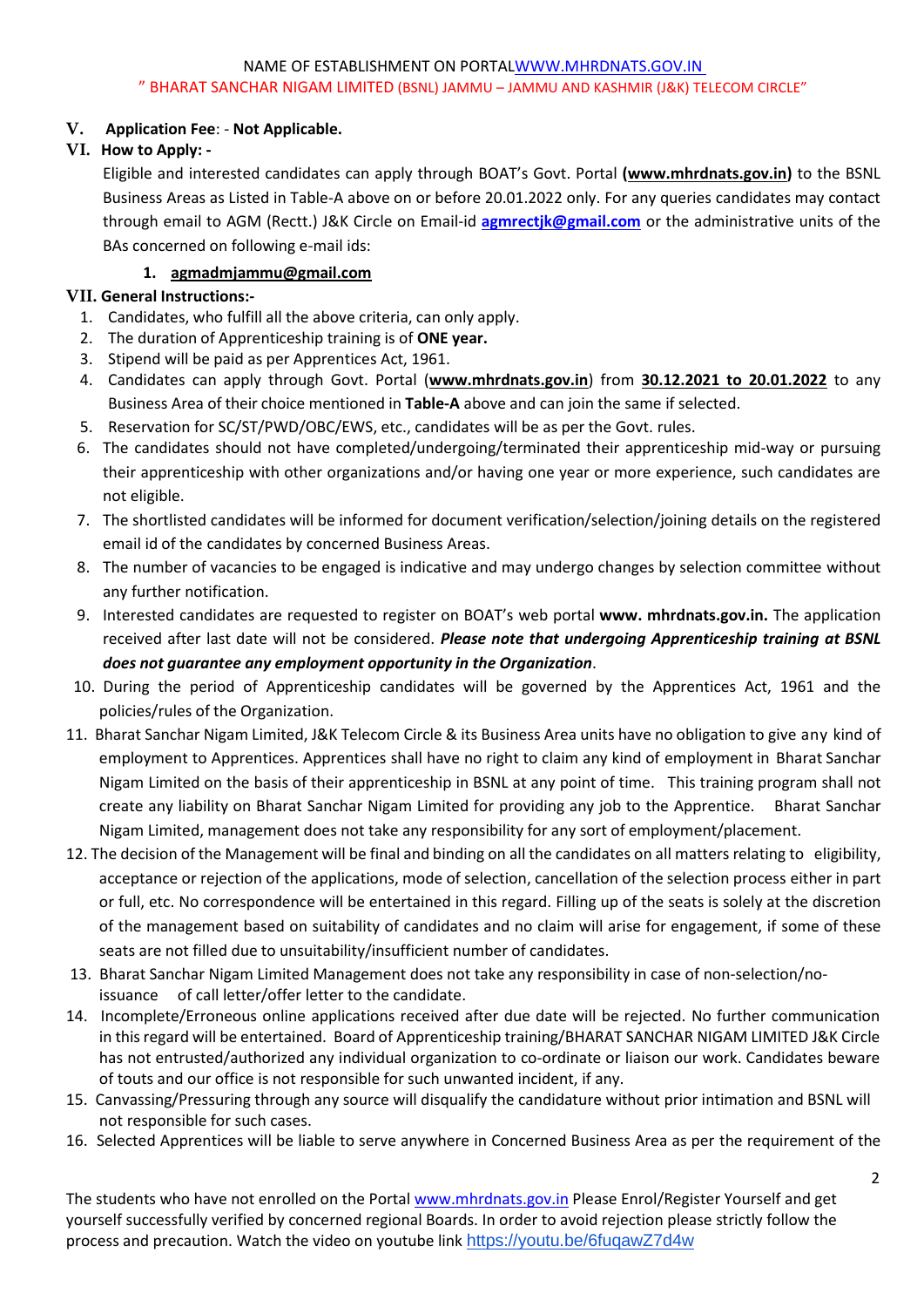### NAME OF ESTABLISHMENT ON PORTALWWW.MHRDNATS.GOV.IN

#### " BHARAT SANCHAR NIGAM LIMITED (BSNL) JAMMU – JAMMU AND KASHMIR (J&K) TELECOM CIRCLE"

BSNL.

- 17. For any query, the candidates may contact through e-mail on the Email IDs mentioned in point **VI** under caption "How to Apply" on Page No. 2.
- 18. No other medium of communication will be entertained.

# **VIII. CANDIDATES ENTROLMENT PROCESS ON [www.mhrdnats.gov.in](http://www.mhrdnats.gov.in/)**

Before proceeding to enrollment process candidates shall have the following documents and information readilyavailable: -

- A. Aadhar Card- Format: PDF, Size: Less than 1 MB.
- B. Qualifying Degree/ Diploma Certificate indicating pass status with division and percentage of marks (Internet copy not allowed), Fomat: -PDF, Size: Less than 1 MB.
- C. Passport size photograph: -JPEG, Size:- Less than 200KB (4.5\*3.5),
- D. Bank Accounts details will be required to be furnished.
- E. Valid personal Email ID.
- F. Mobile Number (Will be required to send/verify OTP)

{The students who have not enrolled on the Porta[l www.mhrdnats.gov.in](http://www.mhrdnats.gov.in/) Please Enrol/Register Yourself and get yourself successfully verified by concerned regional Boards. In order to avoid rejection please strictly follow the process and precaution. Watch the video on youtube link [https://youtu.be/6fuqawZ7d4w}](https://youtu.be/6fuqawZ7d4w)

# **The tentative online application procedure to apply for apprenticeship training is given below:-**

| For candidates who have already enrolled in the     | For candidates who have not so far enrolled in the |  |
|-----------------------------------------------------|----------------------------------------------------|--|
| National web portal and having login details        | National Web Portal                                |  |
| Please Note: - After verification of student        | $Step 1$ :-                                        |  |
| Enrollment by BOAT, a student can able to login and | a) Go to www.mhrdnats.gov.in                       |  |
| apply                                               | b) Click Enroll                                    |  |
| Step1:-                                             | c) Complete the application form                   |  |
| a)<br>Login                                         | d) A unique Enrollment Number for each candidate   |  |
| Click Establishment Request Menu<br>b)              | will be generated.                                 |  |
| <b>Click Find Establishment</b><br>c)               |                                                    |  |
| d)<br><b>Upload Resume</b>                          | Note:- Please wait for at least one day for        |  |
| <b>Choose Establishment Name</b><br>e)              | enrollment verification and approval, after this   |  |
| Type any Establishment Name (any one word either    | candidate can proceed to step 2.                   |  |
| Bharat or Sanchar or Nigam or BSNL) "BHARAT         |                                                    |  |
| SANCHAR NIGAM LIMITED (BSNL) JAMMU" and             | STEP2:                                             |  |
| search                                              | a) Login                                           |  |
| Click Apply<br>f)                                   | Click Establishment Request Menu<br>b)             |  |
|                                                     | <b>Click Find Establishment</b><br>C)              |  |
|                                                     | <b>Upload Resume</b><br>d)                         |  |
|                                                     | <b>Choose Establishment Name</b><br>e)             |  |
|                                                     |                                                    |  |
|                                                     | Type any Establishment Name (any one word          |  |
|                                                     | either Bharat or Sanchar or Nigam or BSNL)         |  |
|                                                     | "BHARAT SANCHAR NIGAM LIMITED (BSNL) JAMMU"        |  |
|                                                     | and search                                         |  |
|                                                     | f)<br><b>Click Apply</b>                           |  |
|                                                     |                                                    |  |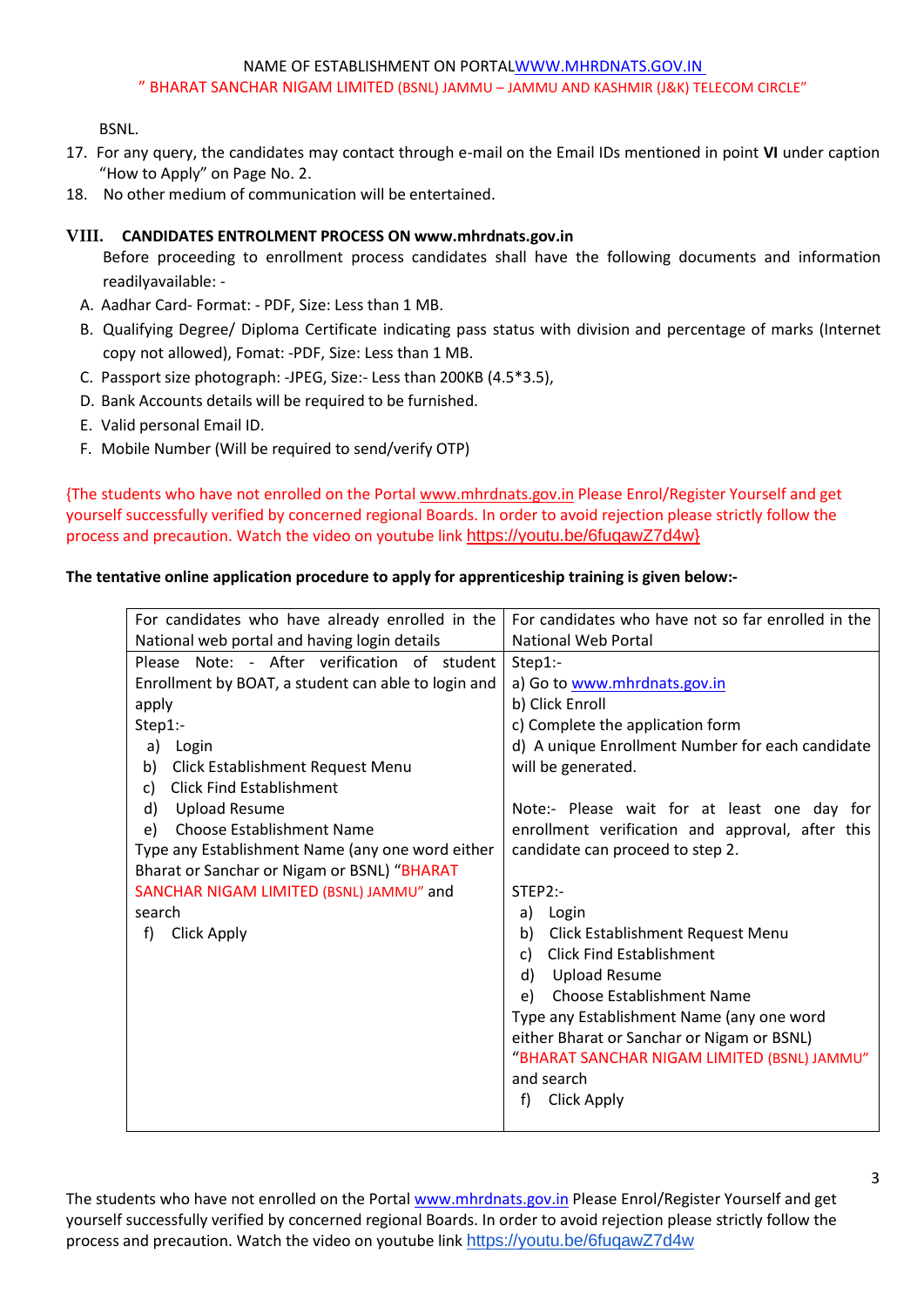# **Contact Us**

# **Southern Region**

# Address:

Director of Training and Regional Central Apprenticeship Advisor Board Of Apprenticeship Training (Southern Region) Ministry of Human Resource Development Department Of Higher Education Government Of India CIT Campus Tharamani,



Phone: +91-44-22542235 / 22542236 Ext : 248, 243 Toll Free Helpline (Portal) : **18004252239** Fax: +91-44-22541563 Student: [studentquery@boat-srp.com](mailto:studentquery@boat-srp.com) Industry: [industryquery@boat-srp.com](mailto:industryquery@boat-srp.com) Institution: [studentquery@boat-srp.com](mailto:institutionquery@boat-srp.com)

# **Western Region**

Address: Director of Training and Regional Central Apprenticeship Advisor Board Of Apprenticeship Training (Western Region) 2nd Floor, Administrative Building, ATI Campus, V.N Purav Marg, Sion, Mumbai - 400022



Phone: +91-22-24055635 / 24053682 Email: [director.boatwr@gmail.com](mailto:director.boatwr@gmail.com)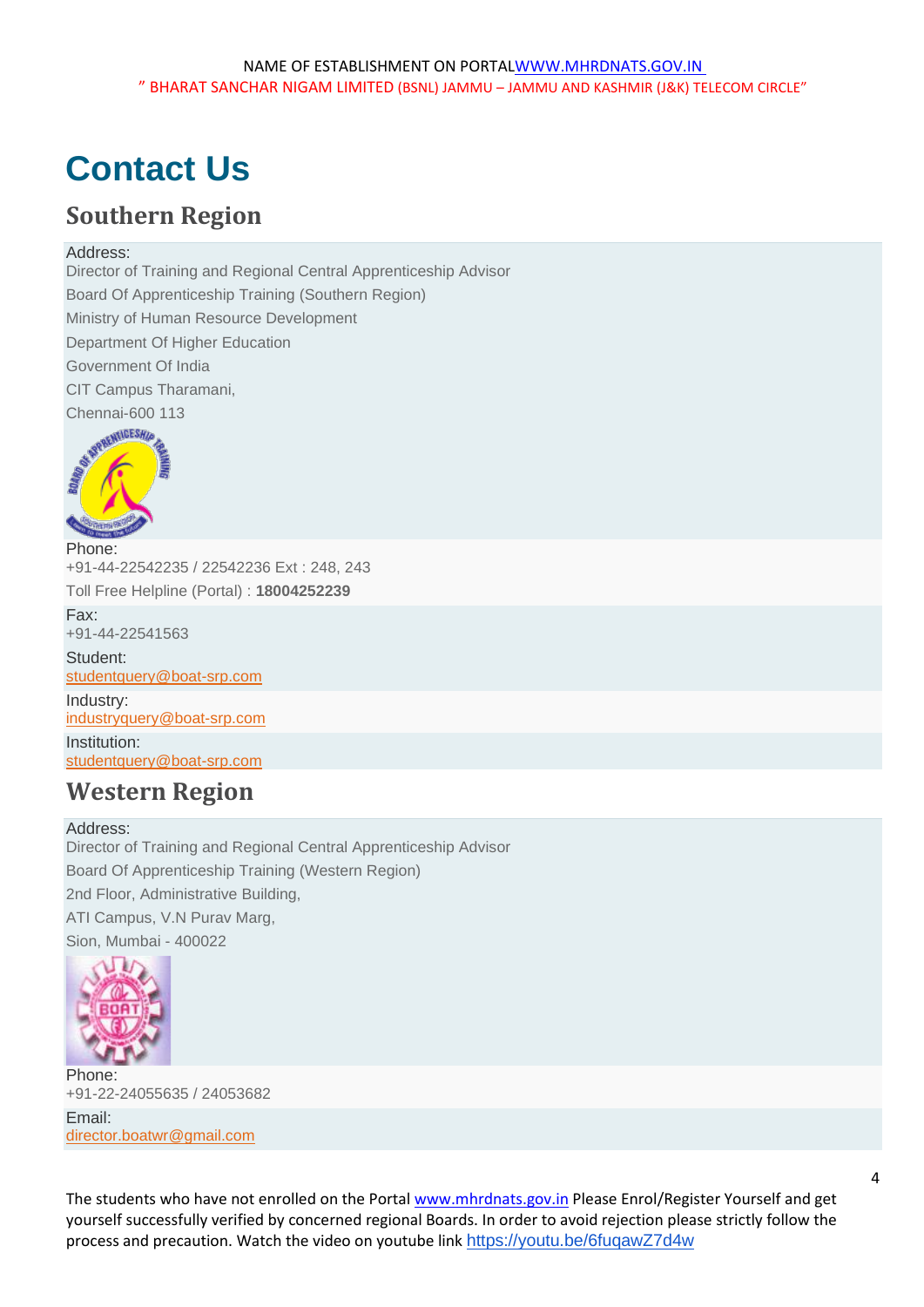Tollfree:

1800-222-060 (only for Students/Aspirants)

## Students:

[natscounselling.boatwr@gmail.com](mailto:natscounselling.boatwr@gmail.com)

# **Eastern Region**

### Address:

Director of Training and Regional Central Apprenticeship Advisor Board of Practical Training (Eastern Region)

Ministry of Human Resource Development, Government of India Block –EA, Sector –I, Salt Lake City, (Opp. To Labony Estate), Kolkata - 700064



Phone: +91-33-2337 0750 / 2337 0751

Fax: +91-33-2321 6814

### Email:

[inf@bopter.gov.in](mailto:inf@bopter.gov.in)

WebSite Address: [www.bopter.gov.in](http://www.bopter.gov.in/)

# **Northern Region**

Address:

Director Of Training and Regional Central Apprenticeship Advisor Board Of Apprenticeship Training (Northern Region) 16, Block 1-A,

Lakhanpur,

Kanpur-24 U.P.



Phone: 0512 - 2584056 / 2584057 / 2580349 Fax: 0512 - 2581504 / 2584052

Email: [admin@boatnr.org,](mailto:admin@boatnr.org)[info@boatnr.org](mailto:info@boatnr.org)